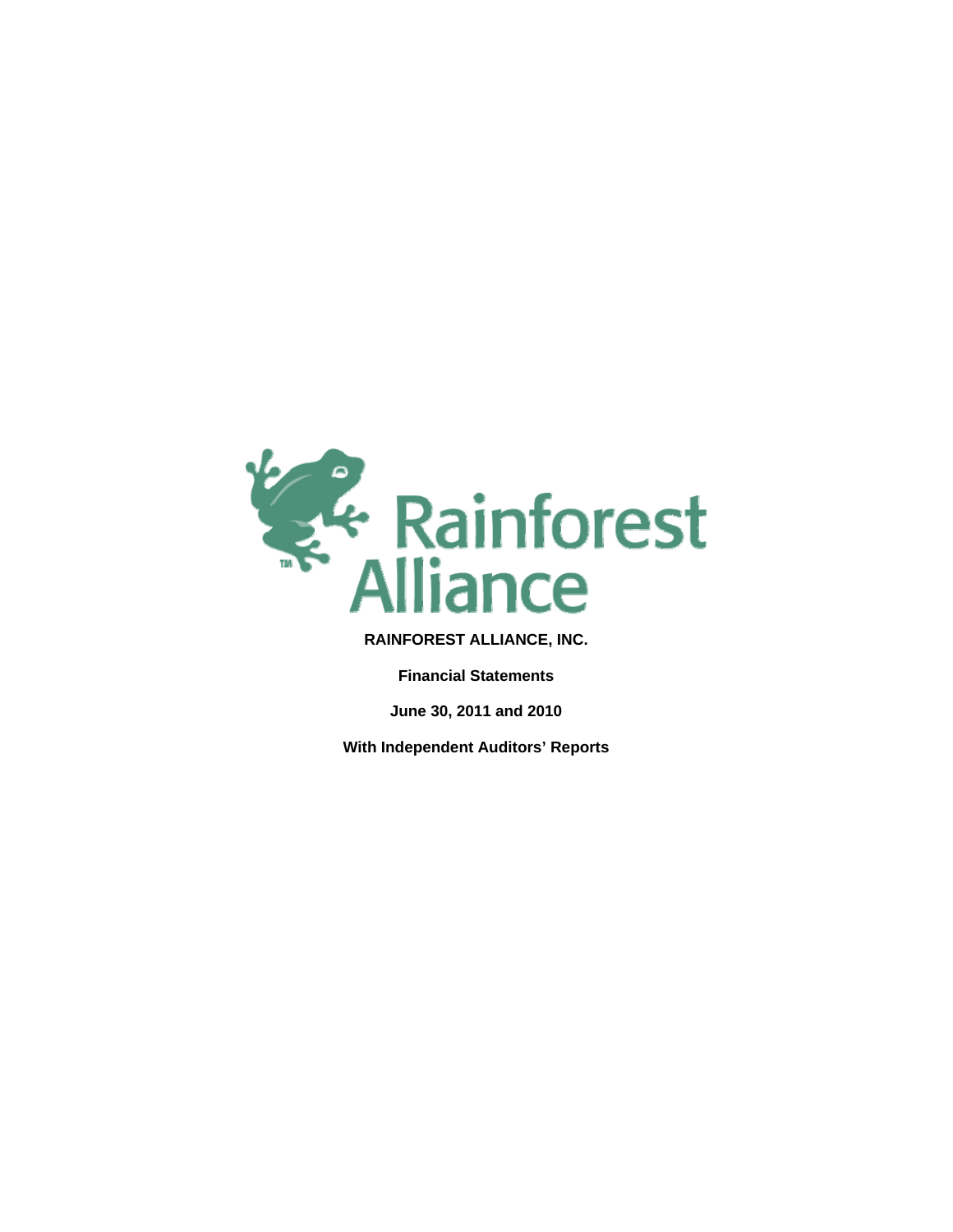| <b>Financial Statements</b> |  |
|-----------------------------|--|
|                             |  |
|                             |  |
|                             |  |
|                             |  |
|                             |  |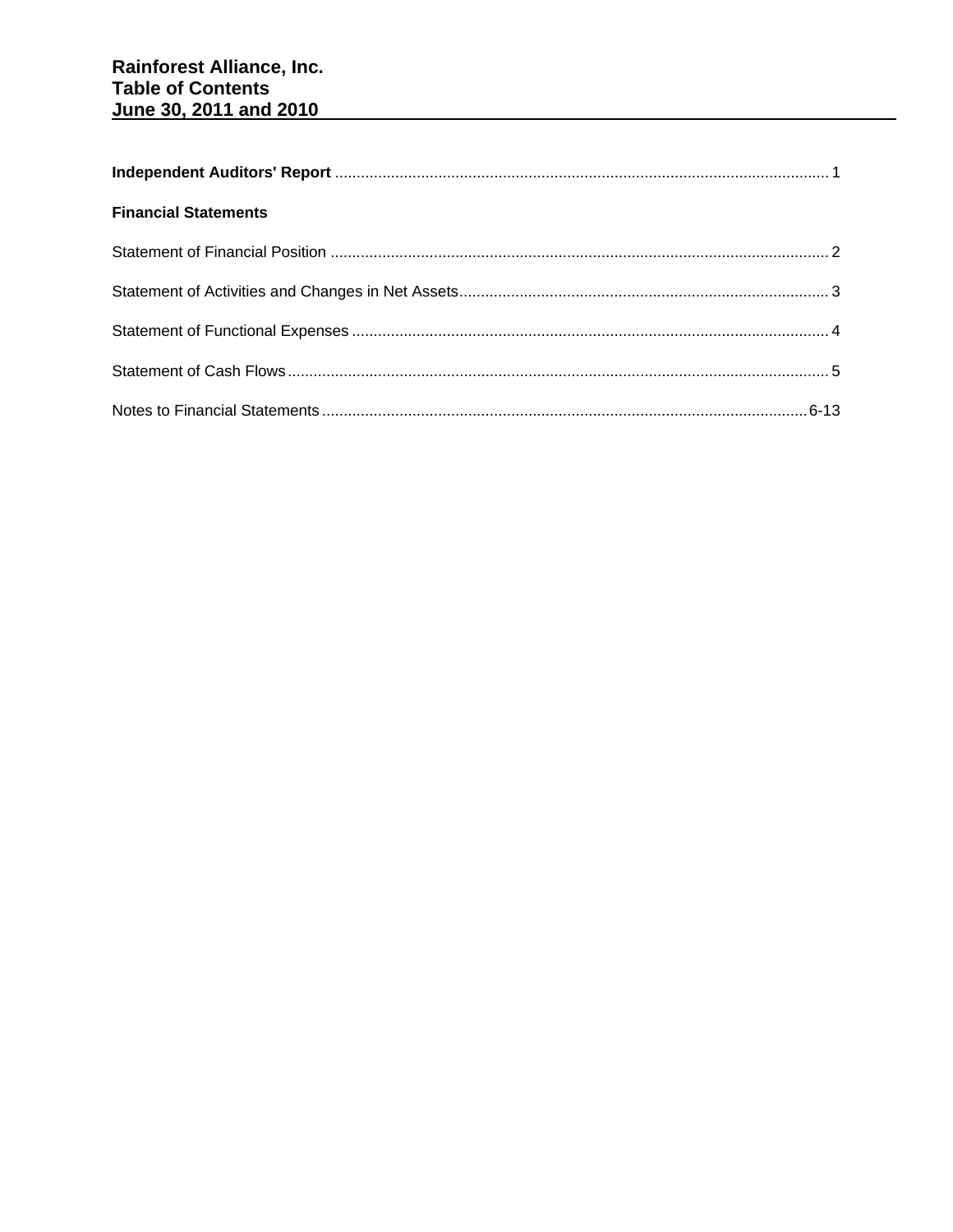

#### WithumSmith+Brown, PC **A Professional Corporation Certified Public Accountants and Consultants**

One Spring Street New Brunswick, NJ 08901 732.828.1614 fax 732.828.5156

www.withum.com

Additional Offices in New Jersey, New York, Pennsylvania, Maryland, Colorado and Florida

#### **Independent Auditors' Report**

To the Board of Directors, Rainforest Alliance, Inc.:

We have audited the accompanying statement of financial position of Rainforest Alliance, Inc., ("RA") as of June 30, 2011, and the related statements of activities and changes in net assets, functional expenses and cash flows for the year then ended. These financial statements are the responsibility of RA's management. Our responsibility is to express an opinion on these financial statements based on our audit. The prior year summarized comparative information has been derived from RA's 2010 financial statements and, in our report dated January 20, 2011 we expressed an unqualified opinion on those financial statements.

We conducted our audit in accordance with auditing standards generally accepted in the United States of America. Those standards require that we plan and perform the audit to obtain reasonable assurance about whether the financial statements are free of material misstatement. An audit includes examining, on a test basis, evidence supporting the amounts and disclosures in the financial statements. An audit also includes assessing the accounting principles used and the significant estimates made by management, as well as evaluating the overall financial statement presentation. We believe that our audit provides a reasonable basis for our opinion.

In our opinion, the financial statements referred to above present fairly, in all material respects, the financial position of RA as of June 30, 2011 and the changes in its net assets and its cash flows for the year then ended, in conformity with accounting principles generally accepted in the United States of America.

Wilhum Smith + Brown, PC

December 19, 2011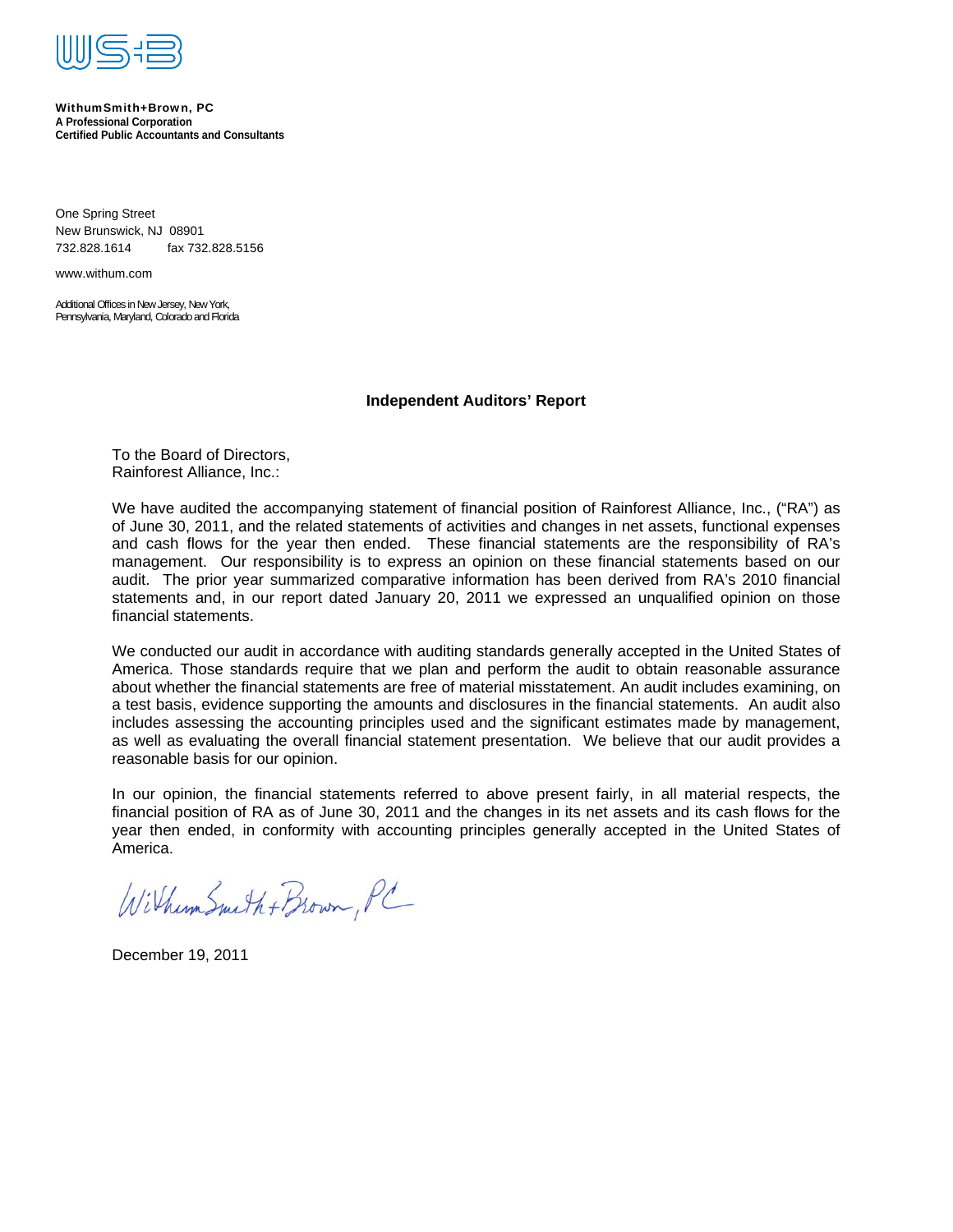# **Rainforest Alliance, Inc. Statement of Financial Position June 30, 2011 (With Comparative Summarized Totals for June 30, 2010)**

|                                                              | 2011                    | 2010                  |
|--------------------------------------------------------------|-------------------------|-----------------------|
| <b>Assets</b>                                                |                         |                       |
| <b>Current assets</b>                                        |                         |                       |
| Cash and cash equivalents                                    | \$<br>10,376,656        | \$<br>7,864,781       |
| Grants and contributions receivables                         | 2,550,425               | 3,294,437             |
| SmartWood and other receivables, net of                      |                         |                       |
| allowances for doubtful accounts of                          |                         |                       |
| \$274,075 in 2011 and \$474,982 in 2010                      | 1,576,423               | 595,037               |
| Advances and prepaid expenses<br><b>Total current assets</b> | 1,065,853<br>15,569,357 | 461,613<br>12,215,868 |
|                                                              |                         |                       |
| Security deposits                                            | 186,338                 | 186,338               |
| Investments                                                  | 1,108,972               | 1,106,395             |
| Property and equipment, net                                  | 148,448                 | 188,453               |
|                                                              |                         |                       |
|                                                              | \$<br>17,013,115        | \$<br>13,697,054      |
| <b>Liabilities and Net Assets</b>                            |                         |                       |
| <b>Current liabilities</b>                                   |                         |                       |
| Accounts payable and accrued expenses                        | \$<br>6,700,489         | \$<br>4,988,786       |
| Refundable advances                                          | 1,650,405               | 1,285,673             |
| Deferred rent liability                                      | 57,470                  | 41,621                |
| Current portion of loan payable                              |                         | 84,000                |
| Current portion of recoverable grant payable                 |                         | 126,000               |
| <b>Total current liabilities</b>                             | 8,408,364               | 6,526,080             |
| Long term liabilities                                        |                         |                       |
| Loan payable, net of current portion                         | 872,700                 | 872,700               |
| Recoverable grant payable, net of current portion            | 1,309,050               | 1,309,050             |
| Deferred rent liability                                      | 14,692                  | 72,161                |
| <b>Total liabilities</b>                                     | 10,604,806              | 8,779,991             |
| Net assets (deficiency)                                      |                         |                       |
| Unrestricted                                                 | (543, 505)              | (1, 121, 944)         |
| Temporarily restricted                                       | 5,951,814               | 5,039,007             |
| Permanently restricted                                       | 1,000,000               | 1,000,000             |
| Total net assets                                             | 6,408,309               | 4,917,063             |
|                                                              | \$<br>17,013,115        | \$<br>13,697,054      |

The Notes to Financial Statements are an integral part of this statement.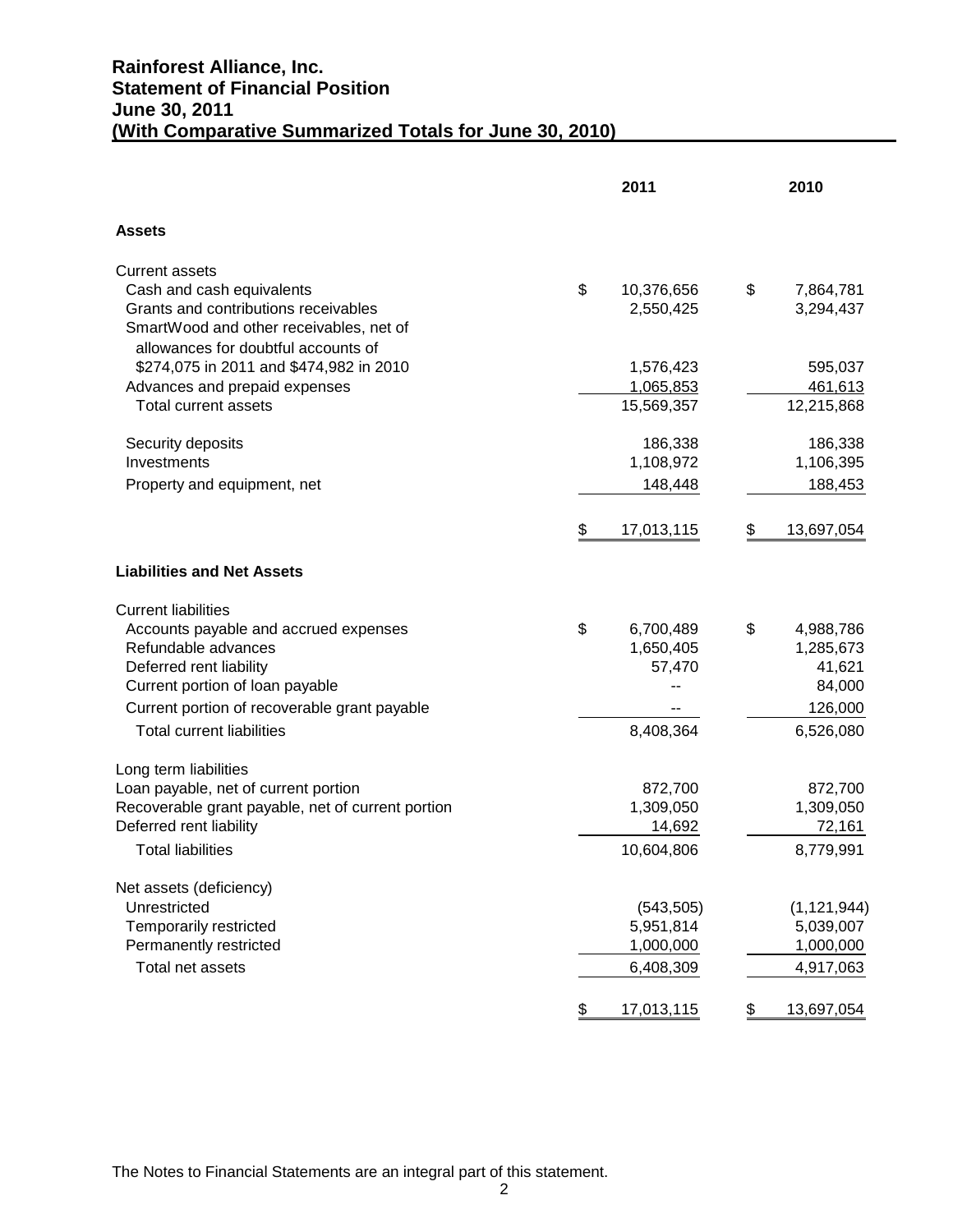# **Rainforest Alliance, Inc. Statement of Activities and Changes in Net Assets Year Ended June 30, 2011 (With Summarized Comparative Totals for June 30, 2010)**

|                                            | 2011 |                     |    |                                         |    |                                  |                 |                 |
|--------------------------------------------|------|---------------------|----|-----------------------------------------|----|----------------------------------|-----------------|-----------------|
|                                            |      | <b>Unrestricted</b> |    | <b>Temporarily</b><br><b>Restricted</b> |    | Permanently<br><b>Restricted</b> | <b>Total</b>    | 2010            |
| Support and revenues                       |      |                     |    |                                         |    |                                  |                 |                 |
| Contributions                              | S    | 1,425,390           | \$ | 2,476,926                               | \$ | --                               | \$<br>3,902,316 | \$<br>2,886,809 |
| Foundations and corporate grants           |      | 435,577             |    | 6,757,463                               |    |                                  | 7,193,040       | 7,009,877       |
| Government grants and contracts            |      | 10,268,204          |    | 544,685                                 |    |                                  | 10,812,889      | 10,409,729      |
| Membership dues                            |      | 692,979             |    | $\overline{a}$                          |    |                                  | 692,979         | 665,816         |
| <b>Certification fees</b>                  |      | 13,174,330          |    | 17,373                                  |    |                                  | 13,191,703      | 11,545,988      |
| Participation agreement revenue            |      | 1,011,977           |    | $\overline{\phantom{a}}$                |    |                                  | 1,011,977       | --              |
| Special events - net                       |      | 1,314,236           |    |                                         |    |                                  | 1,314,236       | 1,231,132       |
| Other income                               |      | 184,847             |    | 57,488                                  |    |                                  | 242,335         | 609,017         |
| In-kind contributions                      |      | 1,050,707           |    | $\overline{\phantom{a}}$                |    |                                  | 1,050,707       | 1,267,922       |
| Net assets released from restrictions      |      | 8,941,128           |    | (8,941,128)                             |    | --                               | --              | --              |
|                                            |      | 38,499,375          |    | 912,807                                 |    | --                               | 39,412,182      | 35,626,290      |
| <b>Expenses</b>                            |      |                     |    |                                         |    |                                  |                 |                 |
| Program services                           |      |                     |    |                                         |    |                                  |                 |                 |
| Sustainable agriculture                    |      | 11,927,457          |    |                                         |    |                                  | 11,927,457      | 10,934,505      |
| SmartWood                                  |      | 11,257,411          |    |                                         |    |                                  | 11,257,411      | 10,814,031      |
| <b>TREES</b>                               |      | 6,333,325           |    |                                         |    |                                  | 6,333,325       | 4,658,114       |
| Sustainable tourism                        |      | 2,460,659           |    |                                         |    |                                  | 2,460,659       | 2,420,959       |
| Communications/education                   |      | 1,213,989           |    |                                         |    |                                  | 1,213,989       | 2,148,427       |
| <b>Climate Initiative</b>                  |      | 664,014             |    |                                         |    |                                  | 664,014         | 475,819         |
| Special projects                           |      | 1,088,725           |    |                                         |    | --                               | 1,088,725       | 1,108,467       |
|                                            |      | 34,945,580          |    | $-$                                     |    | --                               | 34,945,580      | 32,560,322      |
| Management and general                     |      | 360,369             |    |                                         |    | --                               | 360,369         | 302,330         |
| Fundraising                                |      | 2,614,987           |    |                                         |    | $\overline{\phantom{a}}$         | 2,614,987       | 2,356,992       |
|                                            |      | 37,920,936          |    |                                         |    | $\overline{\phantom{a}}$         | 37,920,936      | 35,219,644      |
| Change in net assets                       |      | 578,439             |    | 912,807                                 |    |                                  | 1,491,246       | 406,646         |
| Net assets (deficiency), beginning of year |      | (1, 121, 944)       |    | 5,039,007                               |    | 1,000,000                        | 4,917,063       | 4,510,417       |
| Net assets (deficiency), end of year       | \$   | (543, 505)          | \$ | 5,951,814                               | \$ | 1,000,000                        | \$<br>6,408,309 | \$<br>4,917,063 |

The Notes to Financial Statements are an integral part of this statement.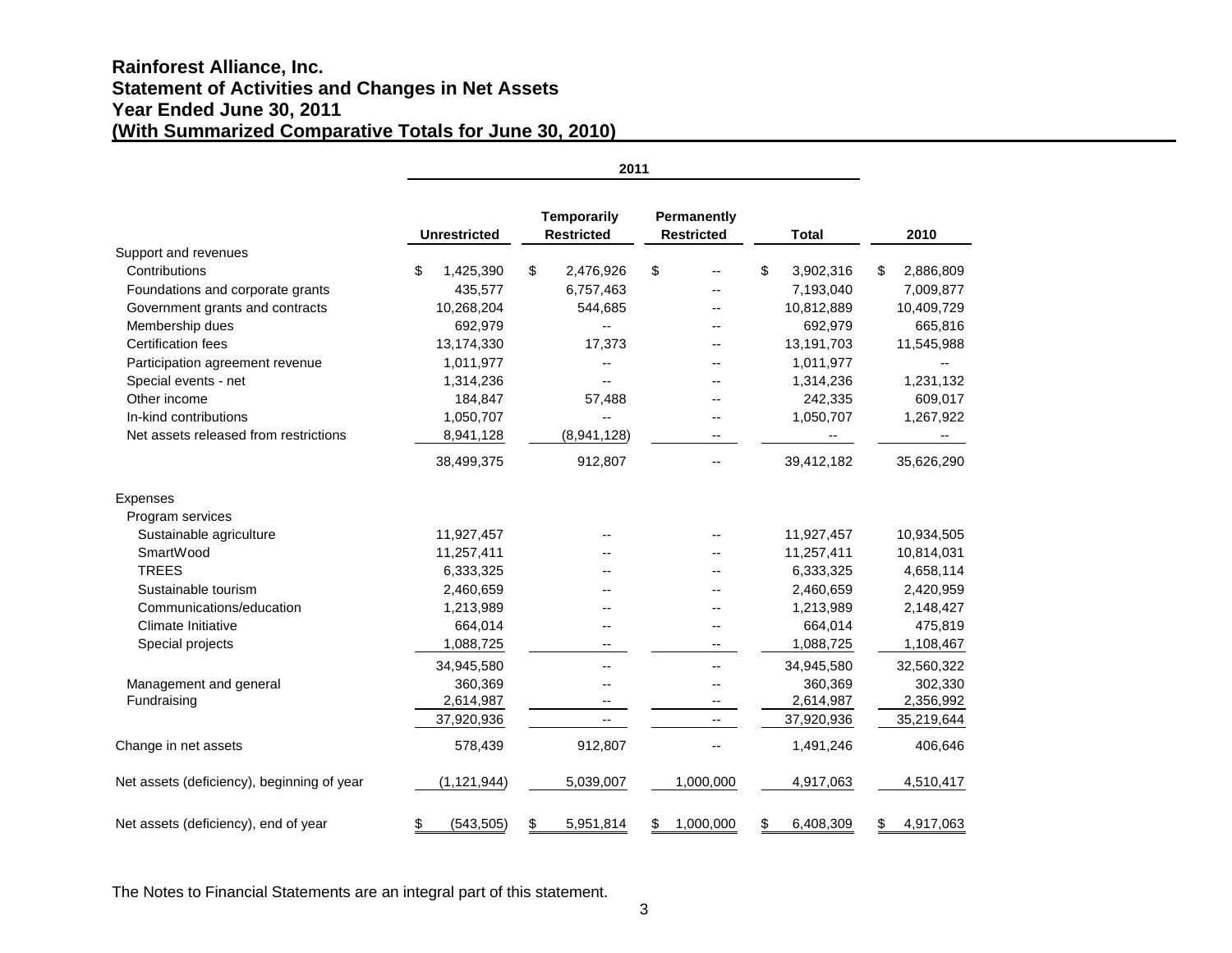# **Rainforest Alliance, Inc. Statement of Functional Expenses Year Ended June 30, 2011 (With Summarized Comparative Totals for June 30, 2010)**

|                               |                    |                  |                          |                    | <b>Program Services</b> |            |                   |            |                 | <b>Support Services</b>  |           | 2011             |                  |
|-------------------------------|--------------------|------------------|--------------------------|--------------------|-------------------------|------------|-------------------|------------|-----------------|--------------------------|-----------|------------------|------------------|
|                               | <b>Sustainable</b> |                  |                          | <b>Sustainable</b> | <b>Communications/</b>  | Climate    | Special           |            | Management      | Fund-                    |           | Grand            |                  |
|                               | <b>Agriculture</b> | <b>SmartWood</b> | <b>TREES</b>             | <b>Tourism</b>     | Education               | Initiative | Projects          | Total      | and General     | Raising                  | Total     | Total            | 2010             |
| Salaries and benefits         | 4,600,569          | 5,245,122        | 2,920,438<br>£.          | ,266,487<br>\$.    | \$<br>894,221           | 353,633    | 643,124           | 15,923,594 | 245.053<br>- \$ | \$1.011.149<br>- \$      | 256,202.  | 17.179.796<br>S  | 13,483,752       |
| Sub-grants                    | 1,967,314          | --               | 656,411                  | 28,820             | 42,156                  | 24,250     | 33,927            | 2,752,878  | --              | $\overline{\phantom{a}}$ | $\sim$    | 2,752,878        | 2,233,812        |
| Consultants                   | 2,190,912          | 916,980          | 1,095,643                | 473,804            | (21, 745)               | 127,302    | 203,160           | 4,986,056  | 10,277          | 92,926                   | 103,203   | 5,089,259        | 6,487,250        |
| Telephone                     | 62,929             | 112,487          | 72,627                   | 30,380             | 7,973                   | 5,803      | 11,836            | 304,035    | 10,714          | 13,438                   | 24,152    | 328,187          | 332,450          |
| Printing                      | 23,807             | 8,397            | 17,163                   | 14,536             | 29,482                  | 279        | 6,673             | 100,337    | 5               | 124,944                  | 124.949   | 225,286          | 212,009          |
| Postage/shipping              | 34,525             | 14,957           | 12,823                   | 12,296             | 7,756                   | 639        | 7,819             | 90,815     | 472             | 244.779                  | 245,251   | 336,066          | 311,896          |
| Office supplies               | 56,430             | 61,502           | 95,561                   | 22,050             | 8,816                   | 2,460      | 18,243            | 265,062    | 327             | 4,919                    | 5,246     | 270,308          | 223,656          |
| Office equipment              | 32,056             | 63,770           | 83,063                   | 17,198             | 2,132                   | 3,225      | 2,408             | 203,852    | 131             | 7,155                    | 7,286     | 211,138          | 283,772          |
| Certification                 | 962,286            | 3,473,520        | 5,904                    | $- -$              | $-$                     | 12,577     | $- -$             | 4,454,287  | $- -$           | $\overline{\phantom{a}}$ | $\sim$    | 4,454,287        | 4,119,769        |
| Occupancy                     | 402,244            | 328,371          | 236,430                  | 101,317            | 103,168                 | 26,607     | 45,516            | 1,243,653  | 60,602          | 296,751                  | 357,353   | 1,601,006        | 1,536,664        |
| Travel                        | 862,367            | 376,906          | 649,823                  | 291,082            | 42,971                  | 69,196     | 73,643            | 2,365,988  | 16,462          | 83,109                   | 99,571    | 2,465,559        | 2,370,443        |
| Workshops                     | 135,763            | 68,093           | 234,937                  | 51,908             | 17,110                  | 15,422     | 4,257             | 527,490    | 1,110           | 2,869                    | 3,979     | 531,469          | 584,150          |
| Other office expenses         | 335,589            | 281,569          | 110,251                  | 127,660            | 70,519                  | 9,507      | 17.719            | 952,814    | 9,388           | 184,331                  | 193.719   | 1,146,533        | 1,269,372        |
| Depreciation                  | 3,220              | 3,034            | 27,015                   | 667                | 330                     | 178        | 292               | 34,736     | 97              | 5,172                    | 5,269     | 40,005           | 31,587           |
| Tax expense                   | 4,329              | 75,998           | 464                      | 126                | 62                      | 364        | 55                | 81,398     | 18              | 107                      | 125       | 81,523           | 92,002           |
| Bad debt expense              | 95,655             | 61,272           | $\overline{\phantom{a}}$ | $\sim$             | --                      | $\sim$     | $\sim$            | 156,927    | $\sim$          | $-$                      | $\sim$    | 156,927          | 379,138          |
|                               | 11,769,995         | 11,091,978       | 6,218,553                | 2,438,331          | 1,204,951               | 651,442    | 1,068,672         | 34,443,922 | 354,656         | 2,071,649                | 2,426,305 | 36,870,227       | 33,951,722       |
| In-Kind services and supplies | 157,462            | 165,433          | 114,772                  | 22,328             | 9,038                   | 12,572     | 20,053            | 501,658    | 5,713           | 543,338                  | 549,051   | 1,050,709        | 1,267,922        |
|                               | \$11,927,457       | 11,257,411       | 6,333,325                | 2,460,659          | 1,213,989               | 664,014    | 1,088,725<br>-SS- | 34,945,580 | 360,369         | \$2,614,987              | 2,975,356 | 37,920,936<br>\$ | 35,219,644<br>\$ |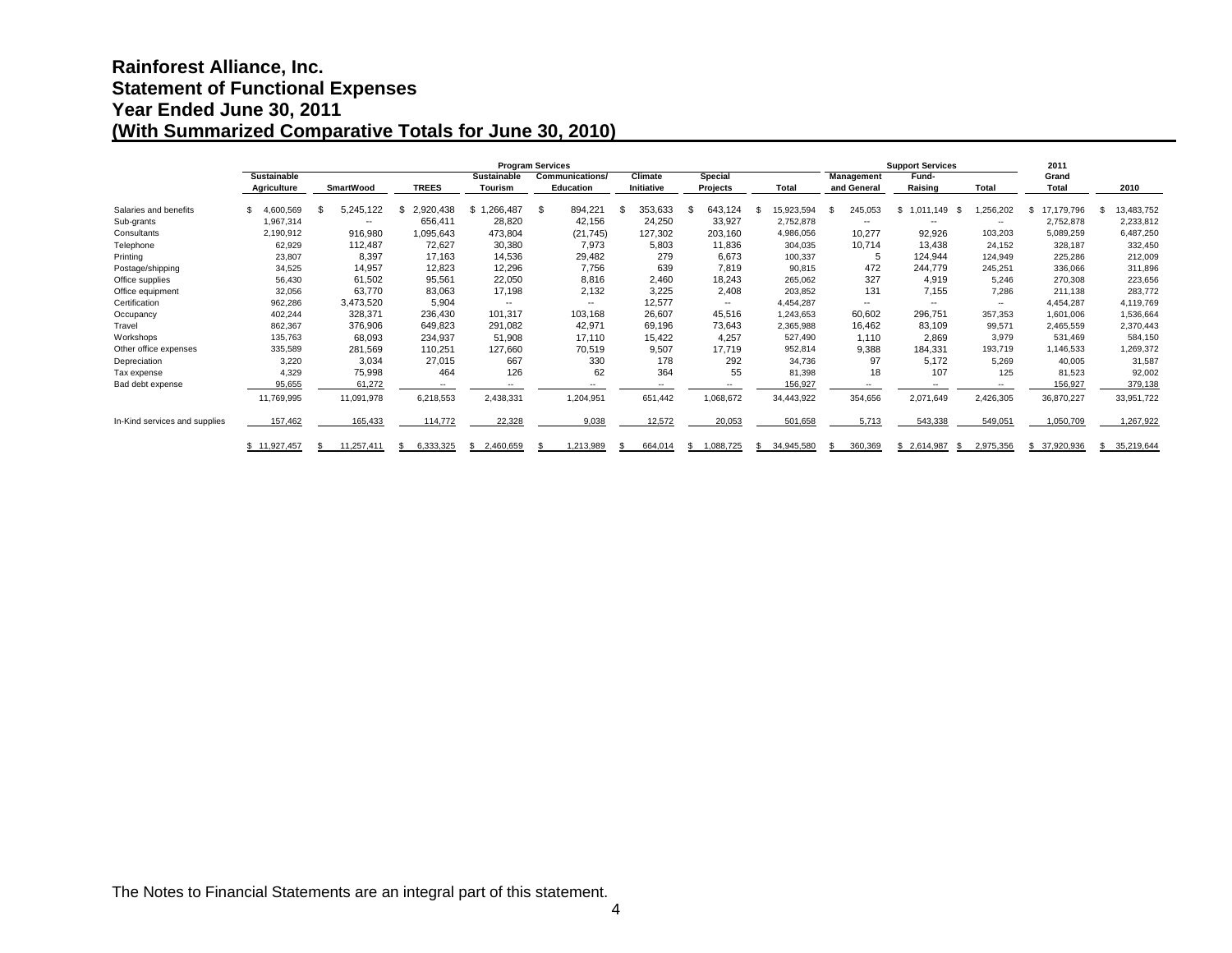# **Rainforest Alliance, Inc. Statement of Cash Flow Years Ended June 30, 2011 (With Summarized Comparative Totals for June 30, 2010)**

|                                                  | 2011             | 2010            |
|--------------------------------------------------|------------------|-----------------|
| Cash flows from operating activities             |                  |                 |
| Changes in net assets                            | \$<br>1,491,246  | \$<br>406,646   |
| Adjustments to reconcile changes in net assets   |                  |                 |
| to net cash provided by operating activities     |                  |                 |
| Depreciation expense                             | 40,005           | 31,587          |
| Change in net present value                      | (1,650)          |                 |
| Bad debt expense                                 | 156,927          | 379,138         |
| Realized and unrealized losses (gains)           | 26,347           | (11, 899)       |
| Forgiveness of indebtedness                      | (210,000)        |                 |
| Changes in assets and liabilities                |                  |                 |
| Grants and contributions receivable              | 744,012          | (1, 102, 608)   |
| SmartWood and other receivables                  | (1, 138, 313)    | 1,558,087       |
| Advances and prepaid expenses                    | (604, 240)       | (155, 864)      |
| Accounts payable and accrued expenses            | 1,711,703        | 1,000,582       |
| Refundable advances                              | 364,732          | 1,285,673       |
| Deferred rent liability                          | (41, 620)        | (22, 899)       |
| Net cash provided by operating activities        | 2,539,149        | 3,368,443       |
| Cash flows from investing activities             |                  |                 |
| Purchases of property and equipment              |                  | (78, 104)       |
| Purchase of investments                          | (27, 274)        | (29, 819)       |
| Net cash used by investing activities            | (27, 274)        | (107, 923)      |
| Net change in cash and cash equivalents          | 2,511,875        | 3,260,520       |
| <b>Cash and cash equivalents</b>                 |                  |                 |
| Beginning of year                                | 7,864,781        | 4,604,261       |
| End of year                                      | \$<br>10,376,656 | \$<br>7,864,781 |
| Supplemental disclosure of cash flow information |                  |                 |
| Interest paid                                    | \$               | \$              |
| Foreign taxes paid                               | \$<br>81,523     | \$<br>38,801    |

The Notes to Financial Statements are an integral part of this statement.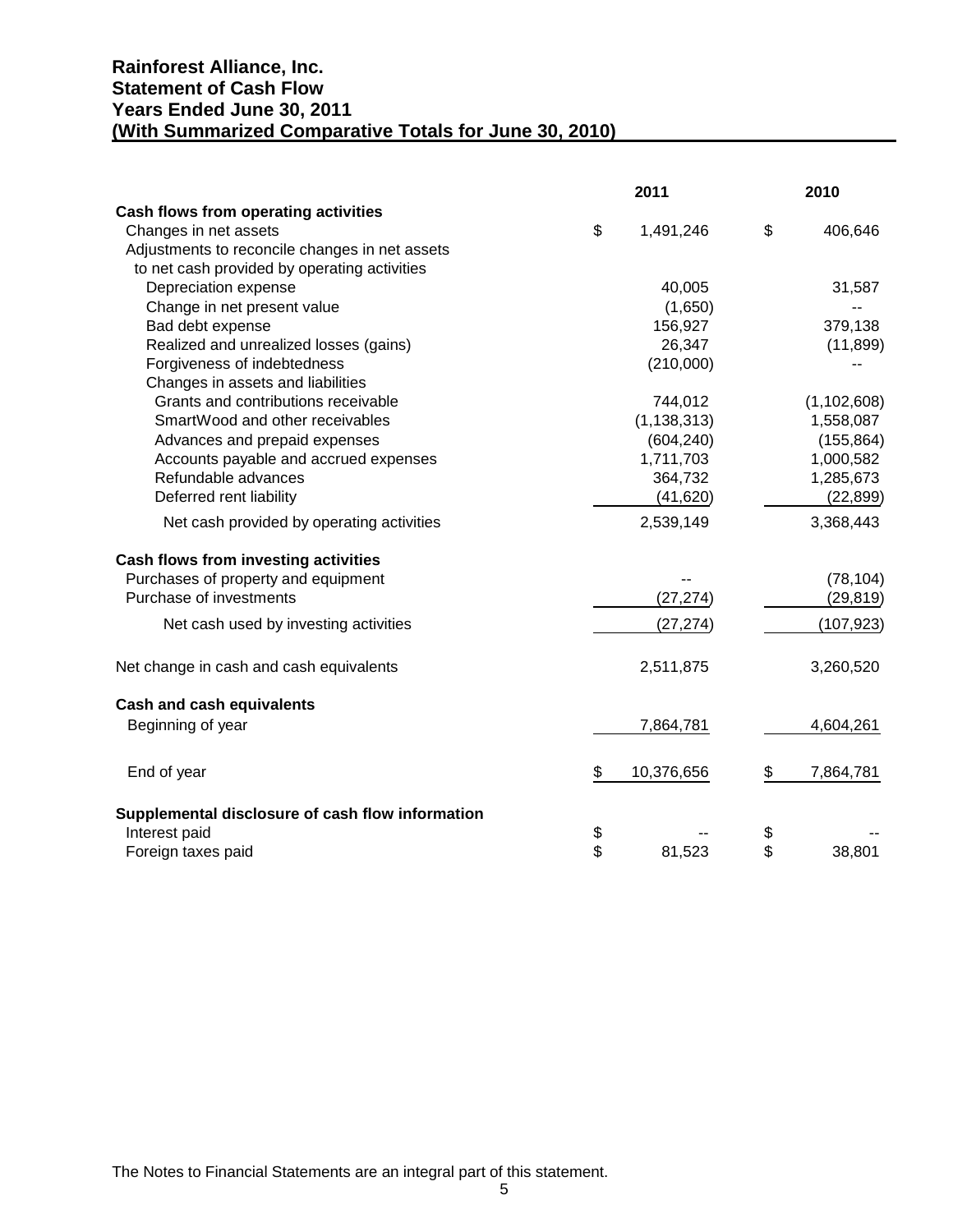#### **1. Organization and Nature of Activities**

The Rainforest Alliance, Inc. ("RA") is an international non-profit organization, organized in 1987 in the State of New York with branches and affiliates in various countries. Its mission is to conserve biodiversity and ensure sustainable livelihoods by transforming land-use practices, business practices and consumer behavior. All activity of the branches and affiliates is included in these financial statements.

Significant sources of revenues are received from governmental grants, foundation and corporate grants, certification fees and participation agreement revenue.

# **2. Summary of Significant Accounting Policies**

#### **Basis of Presentation**

Financial reporting by not-for-profit organizations requires that resources be classified for accounting and reporting purposes into net asset categories according to externally (donor) imposed restrictions.

The net assets of RA are reported as follows:

Unrestricted: Unrestricted net assets are net assets that are neither permanently restricted nor temporarily restricted by donor-imposed stipulations and are available for the general operations of RA.

Temporarily Restricted: Temporarily restricted net assets include gifts of cash and other assets received with donor stipulations that limit the use of the donated assets.

Permanently Restricted: Permanently restricted net assets include gifts of cash and other assets received with donor stipulations that cannot be satisfied by either the actions of RA or through the passage of time.

### **Revenue and Support Recognition**

RA recognizes contributions as revenue when they are received or unconditionally pledged and records these revenues as unrestricted or restricted support according to donor stipulations that limit the use of these assets due to time or purpose restrictions. When a donor restriction expires, temporarily restricted net assets are reclassified to unrestricted net assets and reported in the statement of activities and changes in net assets as net assets released from restrictions.

RA accounts for those contract and grant revenues which have been determined to be exchange transactions, in the statement of activities and changes in net assets to the extent that expenses have been incurred for the purpose specified by the grantor during the period. In applying this concept, the legal and contractual requirements of each individual contract are used as guidance. All monies not expended in accordance with the grant or contract are recorded as a liability to the funding source as RA does not maintain any equity in the grant or contract or shown as refundable advances for those contracts whose contract terms continue into the subsequent fiscal year.

In addition, these contracts are subject to audit by the awarding agencies. Each funding source, at its discretion, can request reimbursement for expenses or return of funds, or both, as a result of noncompliance by RA with the terms of the grants/contracts.

Unrestricted revenue is obtained from membership dues, certification fees and participation agreement revenue. Membership dues are allocated to the appropriate period when earned. Certification fees are recognized as revenue as the service is provided. Participation agreement revenues are recorded when certified product purchases are complete and have been invoiced.

### **Estimates**

The presentation of financial statements in conformity with accounting principles generally accepted in the United States of America requires management to make estimates and assumptions that affect certain reported amounts and disclosures. Accordingly, actual results could differ from those estimates. Accounts receivable has been shown net of an estimate for unearned revenue for billings sent in advance of services being performed. As a result, there is at least a reasonable possibility that recorded estimates will change by a material amount in the near term.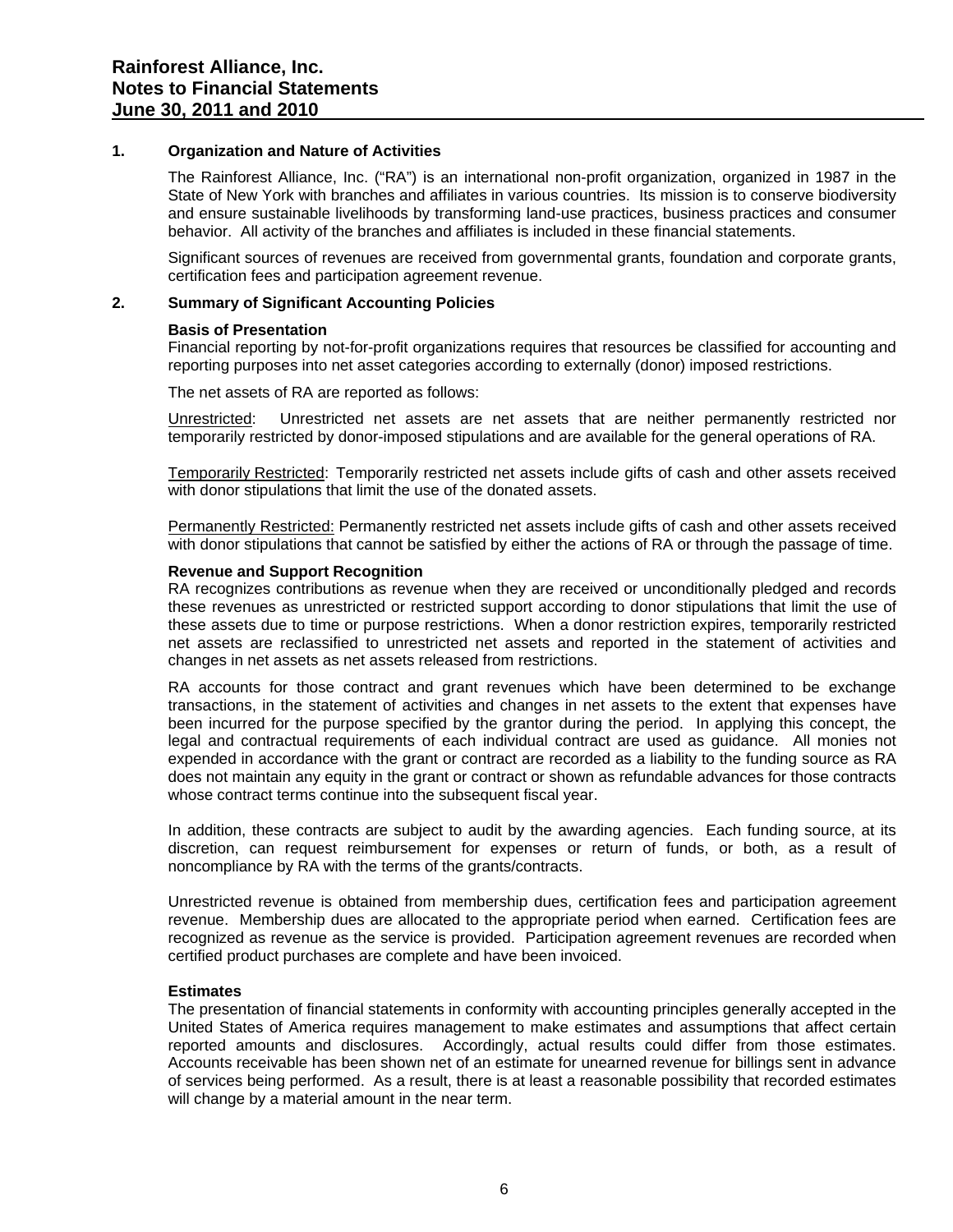#### **Cash Equivalents**

RA considers all highly liquid debt instruments purchased with an initial maturity of three months or less to be cash equivalents.

#### **Property and Equipment**

Property and equipment is recorded at cost, except for donated items which are recorded at fair value on the date of donation. When donors stipulate how long the assets must be used, the contributions are recorded as restricted support. In the absence of such stipulations, contributions of property and equipment are recorded as unrestricted support. When an asset is sold or retired, the cost and accumulated depreciation are removed from the respective accounts. Maintenance, repairs and minor renewals are charged to operations as incurred. Depreciation is provided using the straight-line method over the estimated useful lives of the property and equipment as follows:

| <b>Description</b>      | <b>Estimated</b><br>Life (Years)           |
|-------------------------|--------------------------------------------|
| Furniture and equipment | 10                                         |
| Software                | 5                                          |
| Leasehold improvements  | Shorter of term of lease or life of asset. |

#### **Receivables and Credit Policies**

In the normal course of business, RA grants credit directly to certain customers after a credit analysis based on financial and other criteria and generally requires no collateral. RA reviews the receivables and has established an allowance for uncollectible accounts.

#### **Donated Goods and Services**

RA receives donated services. RA does not recognize the value of volunteer support provided to program and support services if an objective basis for valuing the services is not available. However, RA does recognize goods and services provided which have an ascertainable value and are an integral part of RA's program services.

### **Allocation of Expenses**

Expenses, other than indirect expenses are directly charged to the program that derives the direct benefit. Indirect expenses are allocated to the various program and supporting services based on the ratio of direct expense for any one function to total direct expenses of all functional areas or programs.

### **Prior Year Summarized Comparative Information**

Information as of and for the year ended June 30, 2010, is presented for comparative purposes only. The notes to the financial statements and certain activity by net asset classification are not included in this report. Accordingly, such information does not include sufficient detail to constitute a presentation in conformity with accounting principles generally accepted in the United States of America. Accordingly, such information should be read in conjunction with RA's financial statements as of and for the year ended June 30, 2010, from which the summarized comparative information was derived.

#### **Income Taxes**

RA is exempt from federal income tax under Section 501(c)(3) of the United States Internal Revenue Code and no provision for such income tax has been reflected in the accompanying financial statements. RA has evaluated uncertain tax positions with respect to its U.S. operations and concluded there are no such positions at June 30, 2011 and 2010. There are no open tax years prior to June 30, 2008. RA has operations in other countries and is subject to the laws and regulations of those countries. RA did not recognize any tax related interest or penalties during the period in question.

#### **Valuation of Long-Lived Assets**

In accordance with the provisions of the pronouncement on accounting for the impairment or disposal of long-lived assets, RA reviews long-lived assets, including property and equipment, for impairment whenever events or changes in business circumstances indicate that the carrying amount of the assets may not be fully recoverable.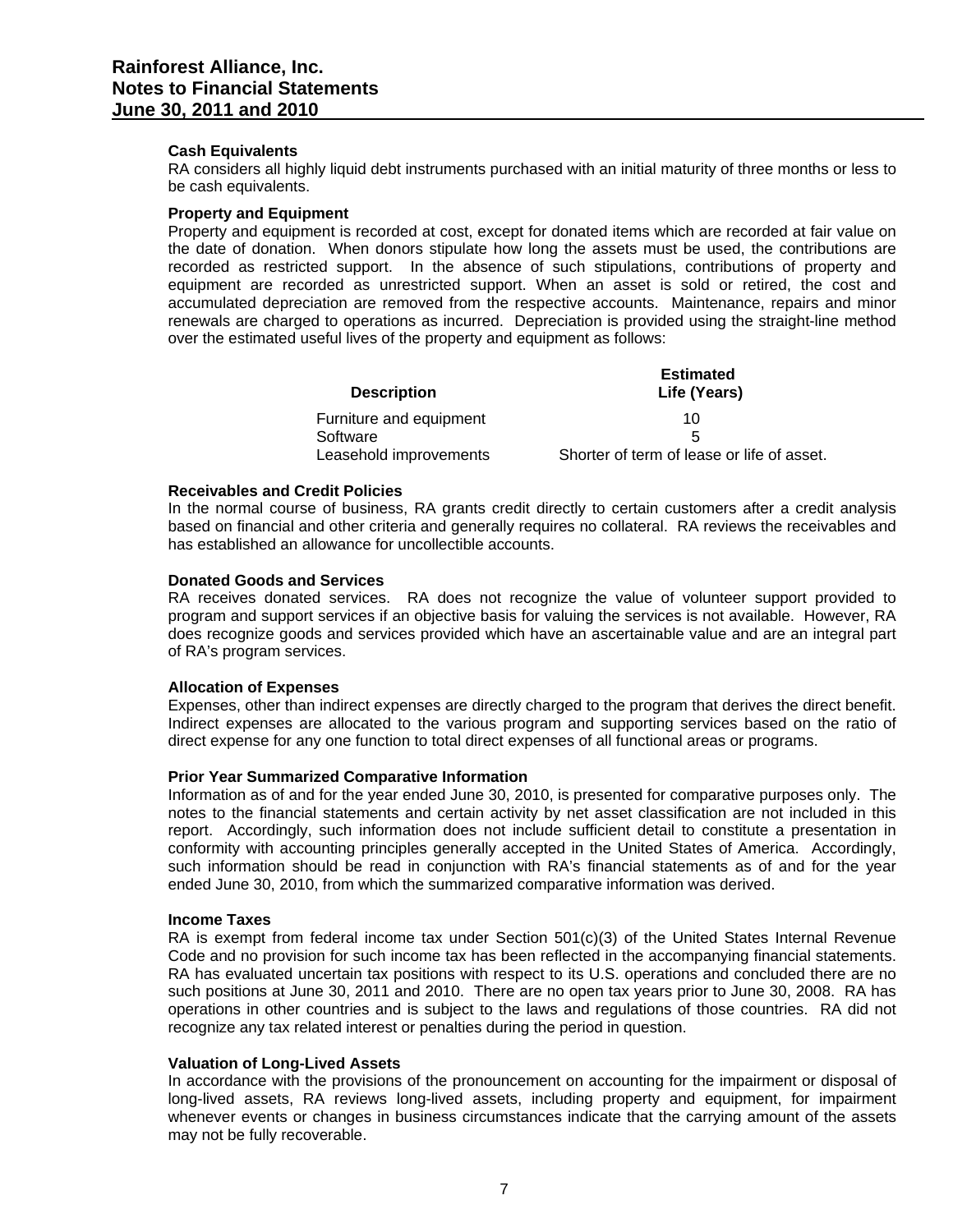#### **Reclassifications**

Certain amounts in the 2010 financial statements have been reclassified to conform to the 2011 presentation. These reclassifications had no effect on net assets.

#### **Fair Value of Financial Instruments**

The carrying amounts of financial instruments including cash and cash equivalents, grants and contracts, contributions and other receivables, accounts payable and accrued expenses approximate their fair values because of the relatively short maturity of these instruments. Loans approximate their fair value due to the maturity date.

#### **Investments**

Investments, primarily consisting of money funds, government bonds and certificates of deposit, are stated at fair value. Gains and losses, both realized and unrealized, resulting from increases or decreases in the fair value of investments are reflected in the statement of activities and changes in net assets as increases or decreases in unrestricted net assets unless the use was restricted by explicit donor stipulations or by law.

#### **Economic Dependency**

During the years ended June 30, 2011 and 2010, 10.80 and 10.59 percent, respectively of RA's total support and revenues were received from the United States Agency for International Development.

# **Advertising Expense**

Advertising costs are charged to activities as incurred. Advertising expense amounted to approximately \$53,000 and \$72,000 for the years ended June 30, 2011 and 2010, respectively.

#### **Translation of Foreign Currencies**

The foreign operations of the RA occur in functional currencies other than the U.S. dollar. The revenues and expenses occurring in foreign currencies are translated into U.S. dollars using an average monthly rate of exchange. Assets and liabilities are translated using the rate of exchange at the statement of financial position date. The related translation adjustments of \$99,587 are included in changes in net assets.

# **3. Investments**

At June 30, investments, recorded at current value, consist of the following:

|                         |      | 2011      |               |           |               | 2010 |               |
|-------------------------|------|-----------|---------------|-----------|---------------|------|---------------|
|                         | Cost |           | <b>Market</b> |           | Cost          |      | <b>Market</b> |
| Money funds             | \$   | 110,722   | S             | 110,722   | \$<br>258,985 | \$   | 258,985       |
| Government bonds        |      | 15,300    |               | 15,626    | 14,601        |      | 41,406        |
| Corporate bonds         |      | 502,844   |               | 488,345   |               |      |               |
| Certificate of deposits |      | 457,335   |               | 459,936   | 791.000       |      | 806,004       |
| Other investments       |      | 33,600    |               | 34,343    |               |      |               |
|                         |      | 1,119,801 |               | 1,108,972 | 1,064,586     |      | 1,106,395     |

Investment income related to these investments and interest earned on cash accounts and is included in other income in the statement of activities and changes in net assets at June 30, 2011 and 2010 and was comprised of the following: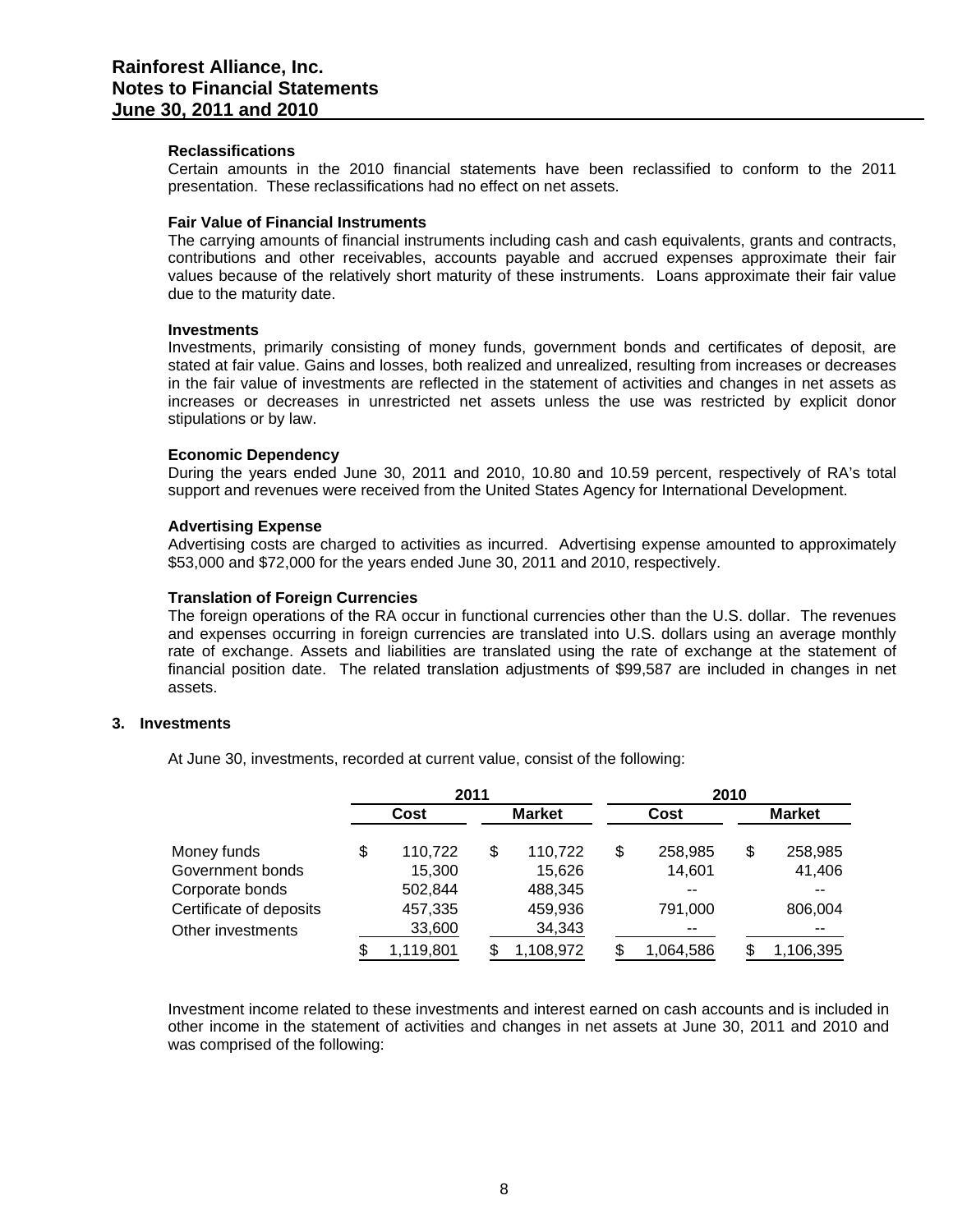|                        | 2011            |     | 2010   |
|------------------------|-----------------|-----|--------|
| Unrealized (gain) loss | \$<br>(26, 931) | \$. | 11,899 |
| Realized gains         | 584             |     | 25     |
| Interest income        | 15,160          |     | 39,855 |
|                        | \$<br>(11, 187) |     | 51,779 |

#### **4. Fair Value Measurements**

RA has reviewed investments within the framework for measuring fair value which establishes a fair value hierarchy which prioritizes the inputs to valuation techniques. Fair value is the price that would be received to sell an asset or paid to transfer a liability in an orderly transaction between market participants at the measurement date. A fair value measurement assumes that the transaction to sell the asset or transfer the liability occurs in the principal market for the asset or liability or, in the absence of a principal market, the most advantageous market. Valuation techniques that are consistent with the market, income or cost approach are used to measure fair value.

The fair value hierarchy prioritizes the inputs to valuation techniques used to measure fair value into three broad levels:

- Level 1 inputs are quoted prices (unadjusted) in active markets for identical assets or liabilities RA has the ability to access.
- Level 2 inputs are inputs (other than quoted prices included within Level 1) that are observable for the asset or liability, either directly or indirectly.
- Level 3 inputs are unobservable inputs for the asset or liability and rely on management's own assumptions about the assumptions that market participants would use in pricing the asset or liability. (The unobservable inputs should be developed based on the best information available in the circumstances and may include RA's own data.)

The following table summarizes assets which have been accounted for at fair value on a recurring basis along with the basis of the determination of fair value as of June 30, 2011:

|                         | Total           | Quoted<br><b>Prices in</b><br>Active<br><b>Markets</b><br>(Level 1) | Observable<br><b>Measurement</b><br>Criteria<br>(Level 2) | Total           | Quoted<br><b>Prices in</b><br>Active<br><b>Markets</b><br>(Level 1) | <b>Observable</b><br><b>Measurement</b><br><b>Criteria</b><br>(Level 2) |
|-------------------------|-----------------|---------------------------------------------------------------------|-----------------------------------------------------------|-----------------|---------------------------------------------------------------------|-------------------------------------------------------------------------|
|                         |                 | June 30, 2011                                                       |                                                           |                 | June 30, 2010                                                       |                                                                         |
| Money funds             | \$<br>110,722   | \$<br>110,722                                                       | \$                                                        | \$<br>258,985   | \$<br>258,985                                                       | \$                                                                      |
| Government bonds        | 15,626          |                                                                     | 15,626                                                    | 41,406          | --                                                                  | 41,406                                                                  |
| Corporate bonds         |                 |                                                                     |                                                           |                 |                                                                     |                                                                         |
| AA rating               | 49,136          | 49,136                                                              |                                                           |                 |                                                                     |                                                                         |
| $A+$ rating             | 50,306          | 50,306                                                              |                                                           | --              |                                                                     |                                                                         |
| A rating                | 96,441          | 96,441                                                              |                                                           | --              | --                                                                  | --                                                                      |
| BBB+ rating             | 97,803          | 97,803                                                              |                                                           | --              | --                                                                  |                                                                         |
| <b>BBB</b> rating       | 144,977         | 144,977                                                             |                                                           | --              |                                                                     |                                                                         |
| BBB- rating             | 49,682          | 49,682                                                              |                                                           |                 |                                                                     |                                                                         |
| Certificate of deposits | 459,936         | --                                                                  | 459,936                                                   | 806,004         | --                                                                  | 806,004                                                                 |
| Other investments       | 34,343          | --                                                                  | 34,343                                                    |                 |                                                                     |                                                                         |
|                         | \$<br>1,108,972 | \$<br>599,067                                                       | \$<br>509,905                                             | \$<br>1,106,395 | \$<br>258,985                                                       | \$<br>847,410                                                           |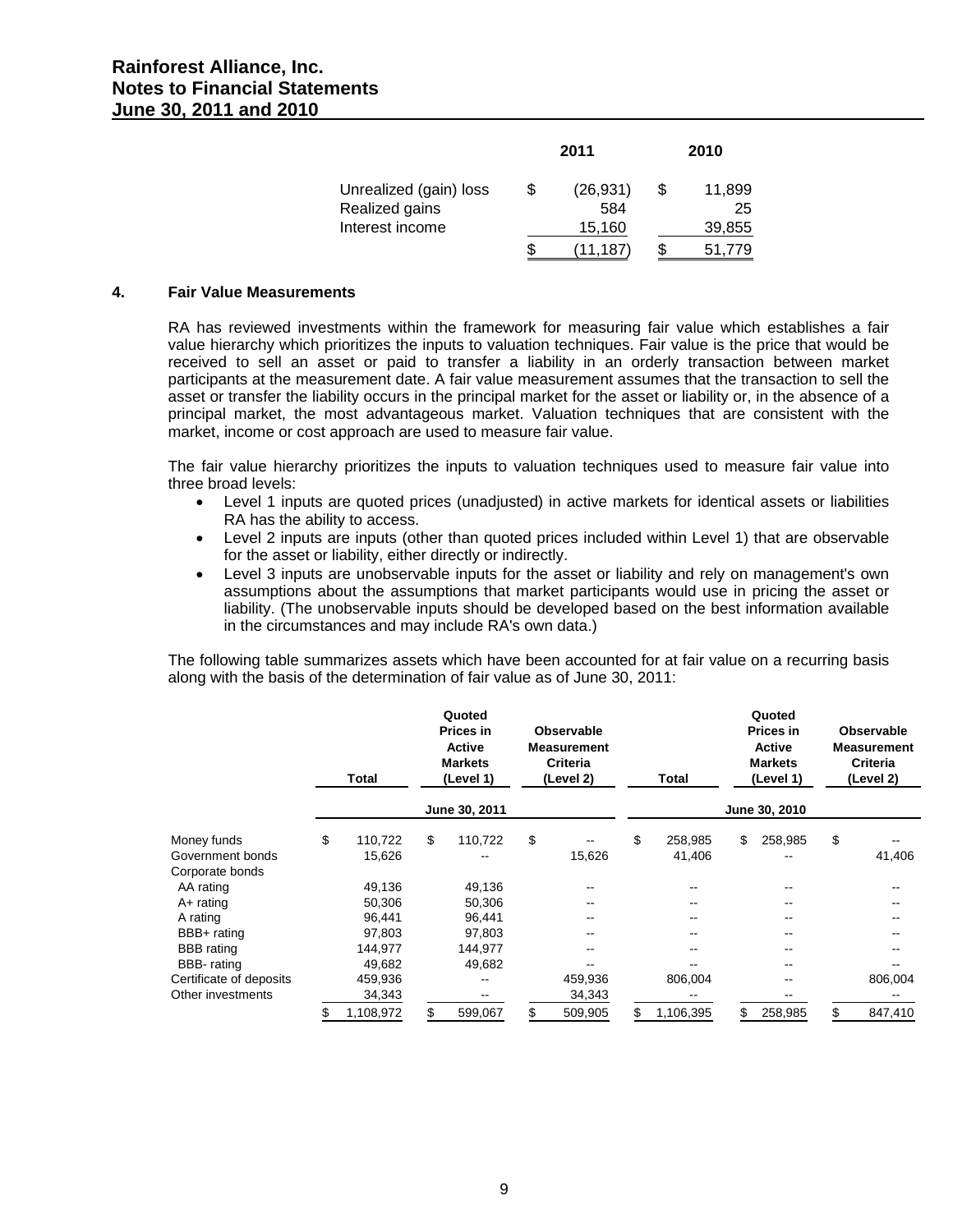# **5. Property and Equipment**

Property and equipment consists of the following as of June 30:

|    | 2011    |   | 2010    |
|----|---------|---|---------|
| \$ | 608.948 | S | 608.948 |
|    | 132,506 |   | 132,506 |
|    | 60,275  |   | 60,275  |
|    | 801,729 |   | 801,729 |
|    | 653,281 |   | 613,276 |
| S. | 148,448 |   | 188,453 |
|    |         |   |         |

Depreciation expense amounted to \$40,005 and \$31,587 for the years ended June 30, 2011 and 2010, respectively.

# **6. Long-Term Debt**

In July 1998, RA was awarded a recoverable grant of \$1,500,000 to fund certain SmartWood program activities. Grant repayments were tied to cash flows from operations from funded activities which began in 2004. During December 2011 a new agreement was established between RA and the grantor that was effective for the fiscal year ended June 30, 2011, that allowed for annual partial forgiveness of the recoverable grant under certain conditions. During 2011, RA complied with the terms of these conditions and recorded \$126,000 of forgiveness of the recoverable grant in other income in the statement of activities and changes in net assets. The balance under this recoverable grant at June 30, 2011 and 2010 was \$1,309,050 and \$1,435,050, respectively.

In April 1999, RA received an interest-free loan of \$1,000,000 for the same SmartWood program activities During December 2011 and was effective for the fiscal year ended June 30, 2011, a new agreement was agreed to by the lender, which allowed for annual partial forgiveness of the loan under certain conditions. During 2011, RA complied with the terms of these conditions and recorded \$84,000 of forgiveness of the loan in other income in the statement of activities and changes in net assets. The balance due under this loan payable at June 30, 2011 and 2010 was \$872,700 and \$956,700, respectively.

# **7. In-Kind Contributions**

In-kind contributions consist of the following for the years ended June 30:

|                      |     | 2011      | 2010        |
|----------------------|-----|-----------|-------------|
| Legal services       | \$. | 762.401   | 842,485     |
| Annual gala services |     | 214.669   | 335,745     |
| Imputed interest     |     | 73,637    | 89,692      |
|                      | S   | 1,050,707 | \$1,267,922 |

The contribution (imputed interest) inherent in the interest-free loans has been recorded at fair value, based on an imputed interest rate of 3.25 percent and 4.00 percent for fiscal years ended June 30, 2011 and 2010, respectively, which is the average prime rate of the fiscal year.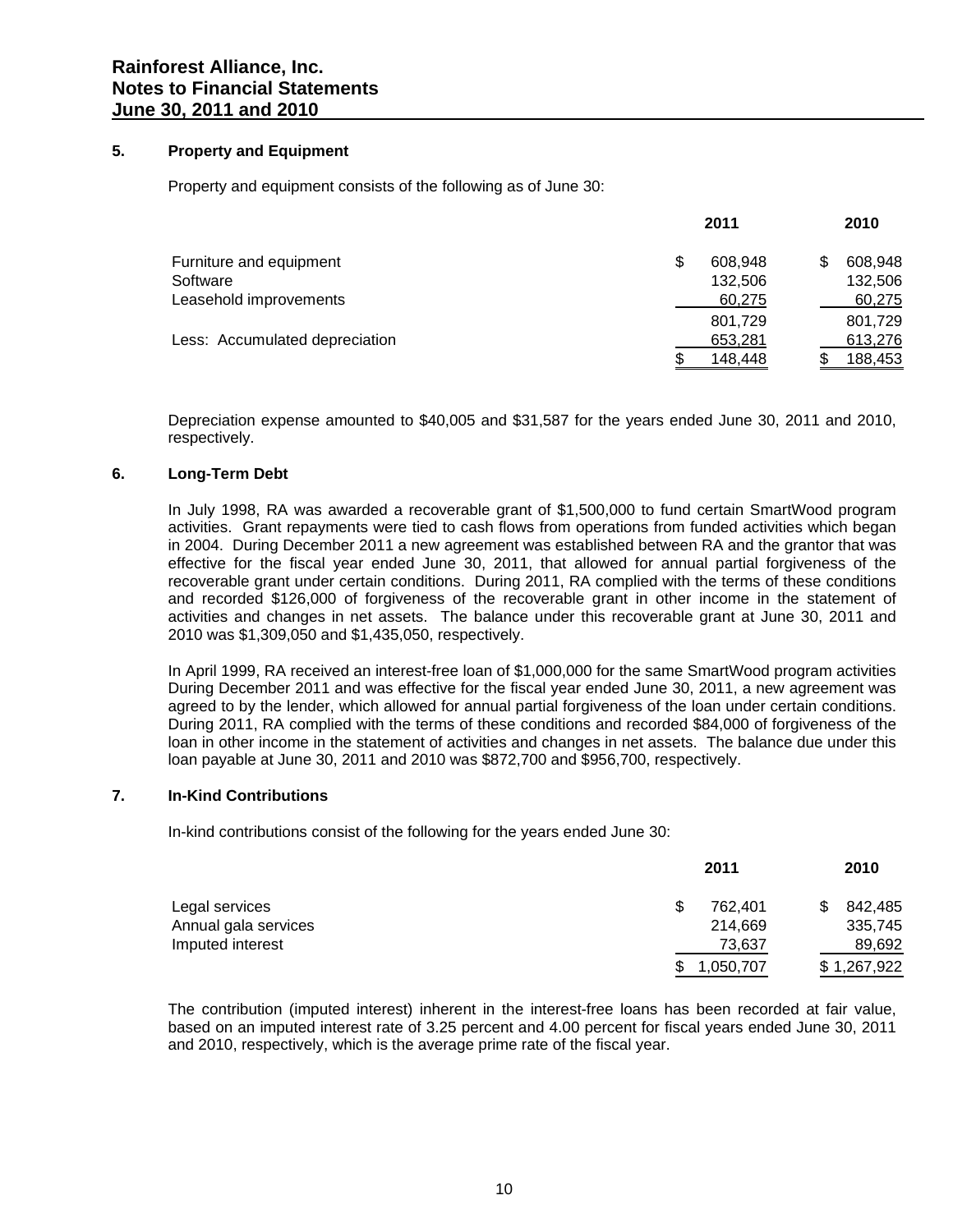#### **8. Retirement Plan**

RA has a qualified tax-deferred annuity plan under Section 403(b) of the Internal Revenue Code for eligible employees. RA offers all eligible employees working more than 20 hours per week a matching contributory retirement plan. Employees can begin making contributions immediately upon hire and are eligible for an employer matching contribution of up to 5 percent of salary after one year of employment. Plan expenses totaled approximately \$254,000 and \$222,000 for the years ended June 30, 2011 and 2010, respectively.

### **9. Concentration of Credit Risk and Foreign Currency Risk**

Financial instruments, which potentially subject RA to concentrations of credit risk, consist of cash, investments in foreign banks, investments and receivables. As of June 30, 2011, RA had approximately \$3,009,000 and \$1,361,000, respectively, in foreign banks which are not insured by the FDIC or any Federal or State agency. Management monitors the soundness of these institutions and has not experienced any losses. Investments are placed in certificates of deposits and other high credit quality financial investments. Although subject to market fluctuation, this investment policy somewhat limits RA's exposure to concentrations of credit risk. RA has a long standing history of collecting its receivables which are from corporations, foundations and governmental agencies throughout the world. This limits RA's exposure to credit risk.

Foreign currency risk is the risk to RA that arises from fluctuations in foreign currency exchange rates, and the degree of volatility of these rates. Consequently, some assets, liabilities and expenses are exposed to foreign exchange fluctuations. The entity does not hold derivative financial instruments to manage the fluctuation of exchange rate risk. The assets and liabilities held in other foreign currencies include cash, severance and payroll liabilities.

# **10. Commitments**

RA leases office space in New York and in other locations under leases that expire through February 2015. The building lease provides for minimum annual rentals, real estate taxes and other costs. RA also has entered into leases for several foreign offices as well. The commitment of rent under these lease agreements for the next five years and in the aggregate is as follows:

| Year | <b>Amount</b> |
|------|---------------|
| 2012 | 853,716<br>S. |
| 2013 | 194,727       |
| 2014 | 11,769        |
| 2015 | 8,103         |
|      | \$1,068,315   |

 Rent expense for the above leases totaled approximately \$1,271,000 and \$1,177,000, for the years ended June 30, 2011 and 2010, respectively, which is included in occupancy expense in the statement of functional expenses. Annual rent expenses paid under the leases include the basic rent plus charges for common area management costs and real estate tax escalation charges.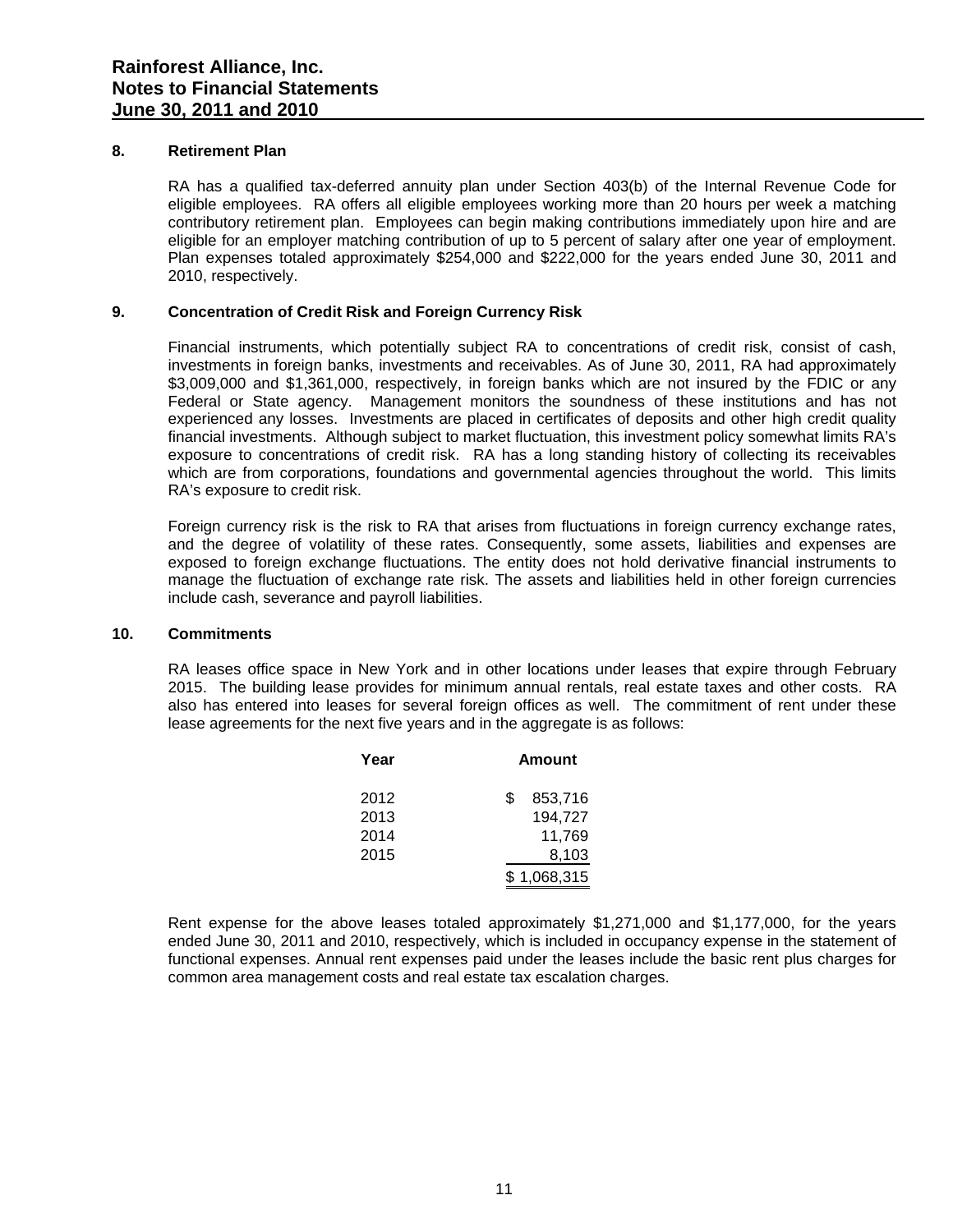#### **11. Net Assets**

Temporarily restricted net assets were comprised of the following at June 30:

|                          | 2011          |    | 2010      |
|--------------------------|---------------|----|-----------|
| Sustainable Forestry     | \$<br>501,823 | \$ | 933,277   |
| Sustainable Agriculture  | 3,066,219     |    | 1,787,020 |
| Sustainable Tourism      | 32,372        |    | 48,932    |
| Climate Change           | 149,790       |    | 318,982   |
| Education                | 101,214       |    | 110,798   |
| Communications           | 16,967        |    | 189,195   |
| <b>Special Projects</b>  | 93,216        |    | 210,158   |
| Development Campaign     | 1,943,435     |    | 1,363,591 |
| <b>Charitable Trusts</b> | 46,778        |    | 46,778    |
| Operations               |               |    | 30,276    |
|                          | 5.951.814     | S  | 5.039.007 |

The following is a schedule of the net assets that were released from donor restrictions at June 30:

|                             | ZUII            | ZUIU            |
|-----------------------------|-----------------|-----------------|
| <b>Sustainable Forestry</b> | \$<br>1,257,827 | \$<br>2,195,333 |
| Sustainable Agriculture     | 5,520,825       | 4,484,673       |
| Sustainable Tourism         | 476,458         | 1,190,290       |
| Climate Change              | 499,865         | 428,985         |
| Education                   | 317,536         | 297,537         |
| Communications              | 222,734         | 1,183,252       |
| <b>Special Projects</b>     | 415,607         | 360,693         |
| Development Campaign        | 200,000         | 86,500          |
| Operations                  | 30,276          |                 |
|                             | 8,941,128       | \$10,227,263    |

**2011 2010**

# **12. Endowment Funds**

RA's endowment is comprised of a donor-restricted endowment. As required by generally accepted accounting principles, net assets associated with endowment funds, are classified and reported based on the existence of donor-imposed restrictions.

#### **Interpretation of Relevant Law**

Under the New York Not-For-Profit Corporation Law, a charitable organization can only spend amounts of an endowment fund above "historic dollar value" that it deems to be prudent. With respect to its existing endowment fund, RA has followed the donor instrument in classifying as permanently restricted net assets at the original value of the gift.

RA has followed the donor instrument in classifying as permanently restricted, with respect to its existing endowment fund, net assets at the original value of the gift donated to the permanent endowment. The remaining portion of the donor-restricted endowment fund that is not classified in permanently restricted net assets is classified as temporarily restricted net assets until those amounts are appropriated for expenditure by RA pursuant to its obligations under the agreement with the donor and applicable law. RA conducts an annual analysis of the endowment fund with respect to: